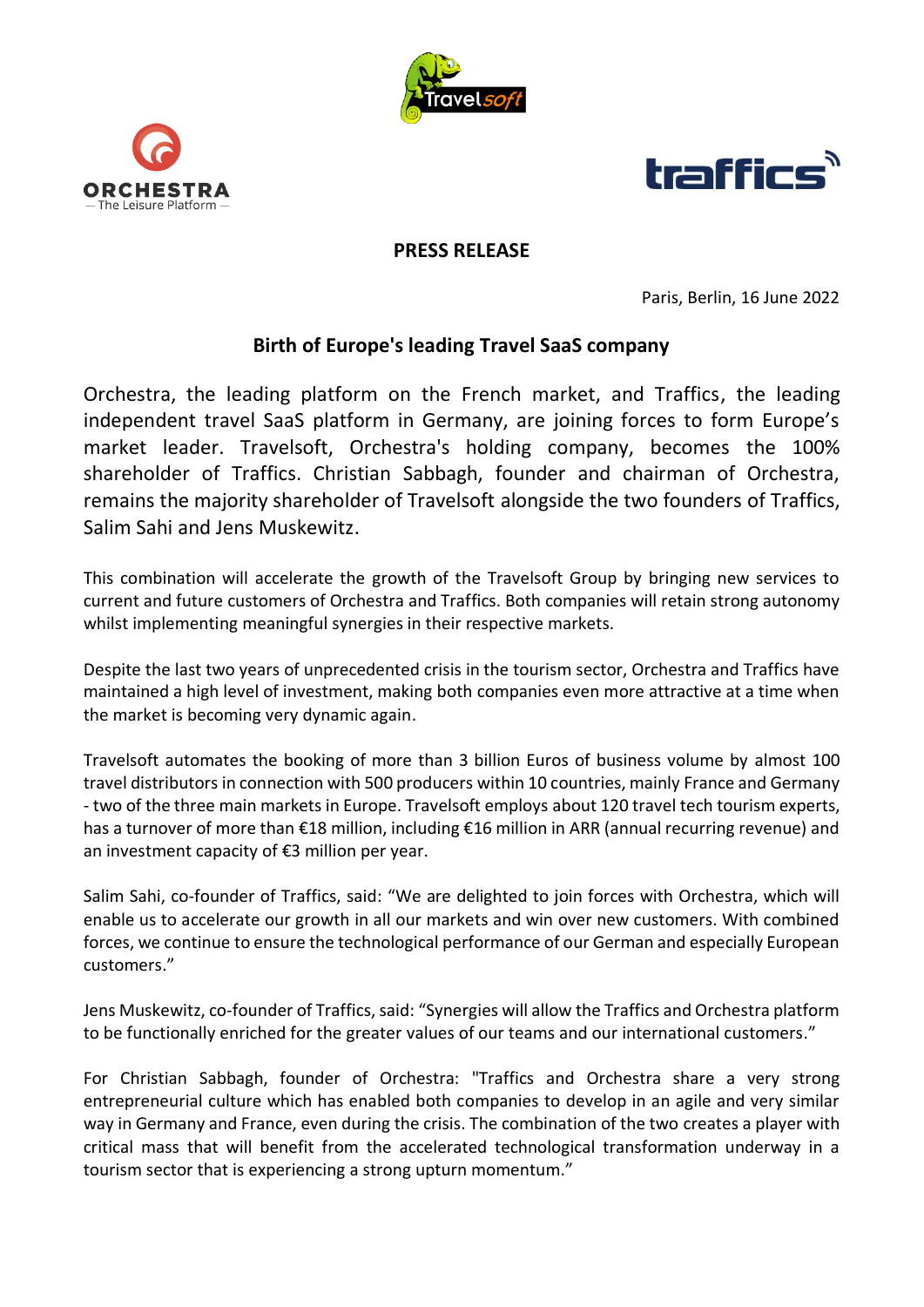





This transaction was made possible thanks in particular to the teams of Cambon Partners, Ennea, Andera Partners, BPI and PGA and all of the following participants:

Purchaser: Travelsoft (Christian Sabbagh, Nathalie Eveleigh)

Transferors: Traffics (Salim Sahi, Jens Muskewitz)

M&A advisor: Cambon Partners (Morgann Lesné, Maxime Wuthrich, Raphaël Scemama)

M&A advisor to the sellers: Ennea Capital Partners (Jan-Frederik Valentin, Simon Schiller)

Purchaser Corporate Counsel: Piotraut Giné Avocats (Raphaël Piotraut, Suzanne de Carvalho, Myriam Zendjebil), Stairs Dillenbeck Finley Mayer (Dr. Peter Mayer)

Transferor Corporate and Transactional Tax lawyer: Momentum (Dr. Daniel Wied, Dr. Philipp Gold, Sarah Kaspar), Steering Legal (Agathe Martin, Nuno de Ayala Boaventura)

Buyer DD Financial and Fiscal: Ebner Stolz (Guido Glorfeld, Imke Meier, Timo Westmeier, Sarah Christoph, Rianne Von Der Mark)

Purchaser DD Legal: SKW Schwarz

DD technology buyer: Make it work (Fred Thomas)

Senior Funding: Société Générale (Gaëlle Seznec, Hakim Kadi, Kenza Khetim), HSBC, LCL, BPI (Maud Moulin, David Cristea)

Financing lawyers : August Debouzy (Laure Bonin, Emmanuel Le Galloc'h), MacDermott (Pierre-Arnoux Mayoli)

Mezzanine refinancing: Andera Partners (Stéphane Bergez, Jean-Baptiste Bessières, Antoine Soucaze)

Management Assistance Coverage: KERIUS Finance (Sébastien Rouzaire, Solal Huard, Aloïs Fagnon, Marion Dondin)

Regular Tax / Accounting support Seller Side: BRL (Ralf Hubert, Chritian Bialauwsky, Moritz Mühling)